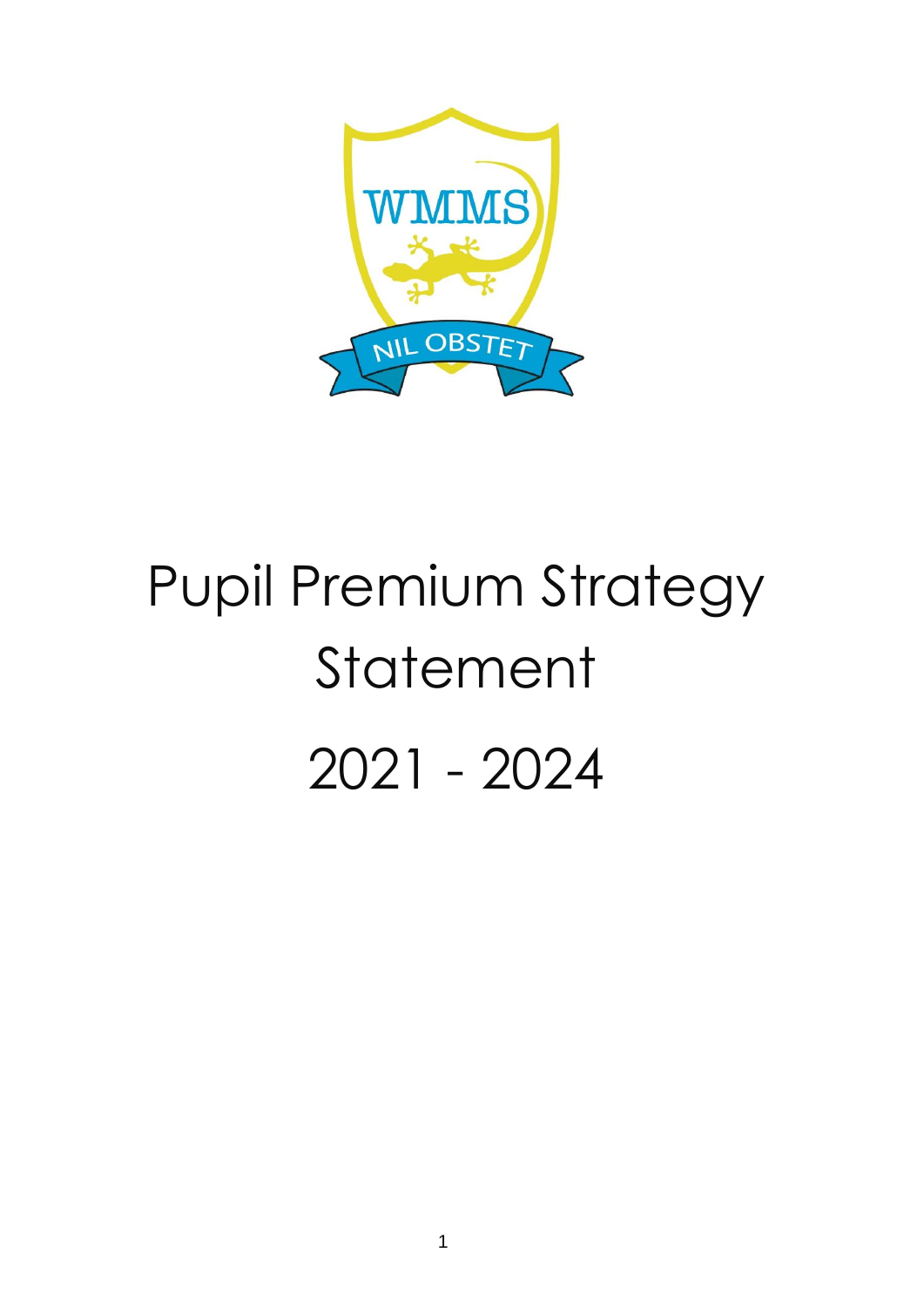# **Pupil premium strategy statement**

This statement details our school's use of pupil premium (and recovery premium for the 2021 to 2022 academic year) funding to help improve the attainment of our disadvantaged pupils.

It outlines our pupil premium strategy, how we intend to spend the funding in this academic year and the effect that last year's spending of pupil premium had within our school.

## **School overview**

| <b>Detail</b>                                                                                                | Data                        |
|--------------------------------------------------------------------------------------------------------------|-----------------------------|
| School name                                                                                                  | West Moors Middle<br>School |
| Number of pupils in school                                                                                   | 218                         |
| Proportion (%) of pupil premium eligible pupils                                                              | $49.54\%$ (@26.11.21)       |
| Academic year/years that our current pupil premium<br>strategy plan covers (3 year plans are<br>recommended) | 2021-2024                   |
| Date this statement was published                                                                            | November 2021               |
| Date on which it will be reviewed                                                                            | February & July 2022        |
| Statement authorised by                                                                                      | Dr Craddock<br>Headteacher  |
| Pupil premium lead                                                                                           | Mrs Sparks                  |
| Governor / Trustee lead                                                                                      | Mr Kerby                    |

#### **Funding overview**

| <b>Detail</b>                                                                                                                                                                     | Amount      |
|-----------------------------------------------------------------------------------------------------------------------------------------------------------------------------------|-------------|
| Pupil premium funding allocation this academic year                                                                                                                               | £119,975    |
| Recovery premium funding allocation this academic<br>year                                                                                                                         | £103,877.50 |
| Pupil premium funding carried forward from previous<br>years (enter £0 if not applicable)                                                                                         | £           |
| <b>Total budget for this academic year</b><br>If your school is an academy in a trust that pools this<br>funding, state the amount available to your school<br>this academic year | £119,975    |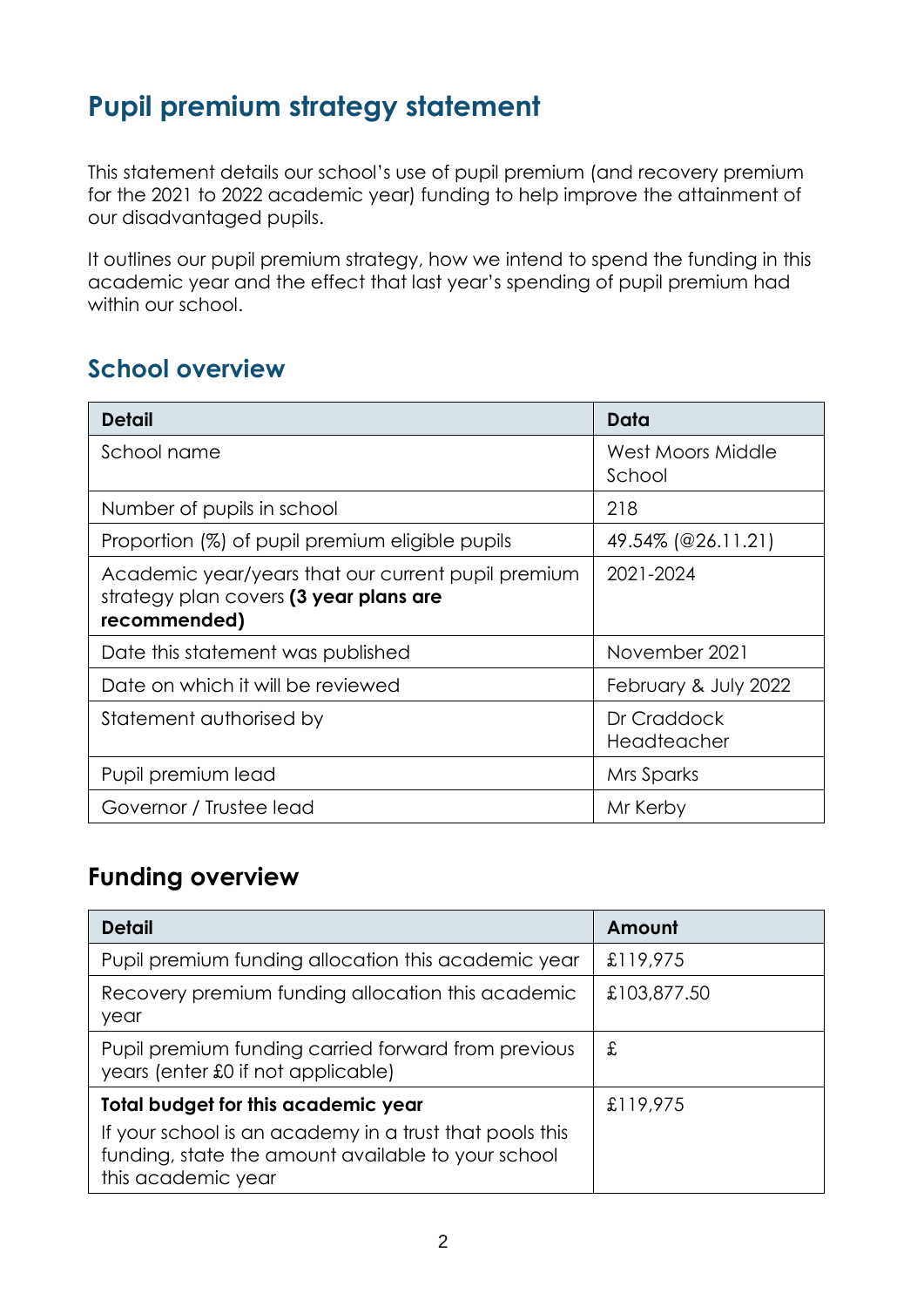# **Part A: Pupil premium strategy plan**

## **Statement of intent**

Our intention is that all pupils, irrespective of their background or the challenges they face, make good progress and achieve high attainment across all subject areas. The focus of our pupil premium strategy is to support disadvantaged pupils to achieve that goal, including progress for those who are already high attainers.

We will consider the challenges faced by vulnerable pupils, such as those who have a social worker and young carers. The activity we have outlined in this statement is also intended to support their needs, regardless of whether they are disadvantaged or not.

High-quality teaching is at the heart of our approach, with a focus on areas in which disadvantaged pupils require the most support. This is proven to have the greatest impact on closing the disadvantage attainment gap and at the same time will benefit the non-disadvantaged pupils in our school. Implicit in the intended outcomes detailed below, is the intention that non-disadvantaged pupils' attainment will be sustained and improved alongside progress for their disadvantaged peers.

Our strategy is also integral to wider school plans for education recovery, notably in its targeted support through the National Tutoring Programme for pupils whose education has been worst affected, including nondisadvantaged pupils.

Our approach will be responsive to common challenges and individual needs, rooted in robust diagnostic assessment, not assumptions about the impact of disadvantage. The approaches we have adopted complement each other to help pupils excel. To ensure they are effective we will:

- ensure disadvantaged pupils are challenged in the work that they're set
- act early to intervene at the point need is identified
- adopt a whole school approach in which all staff take responsibility for disadvantaged pupils' outcomes and raise expectations of what they can achieve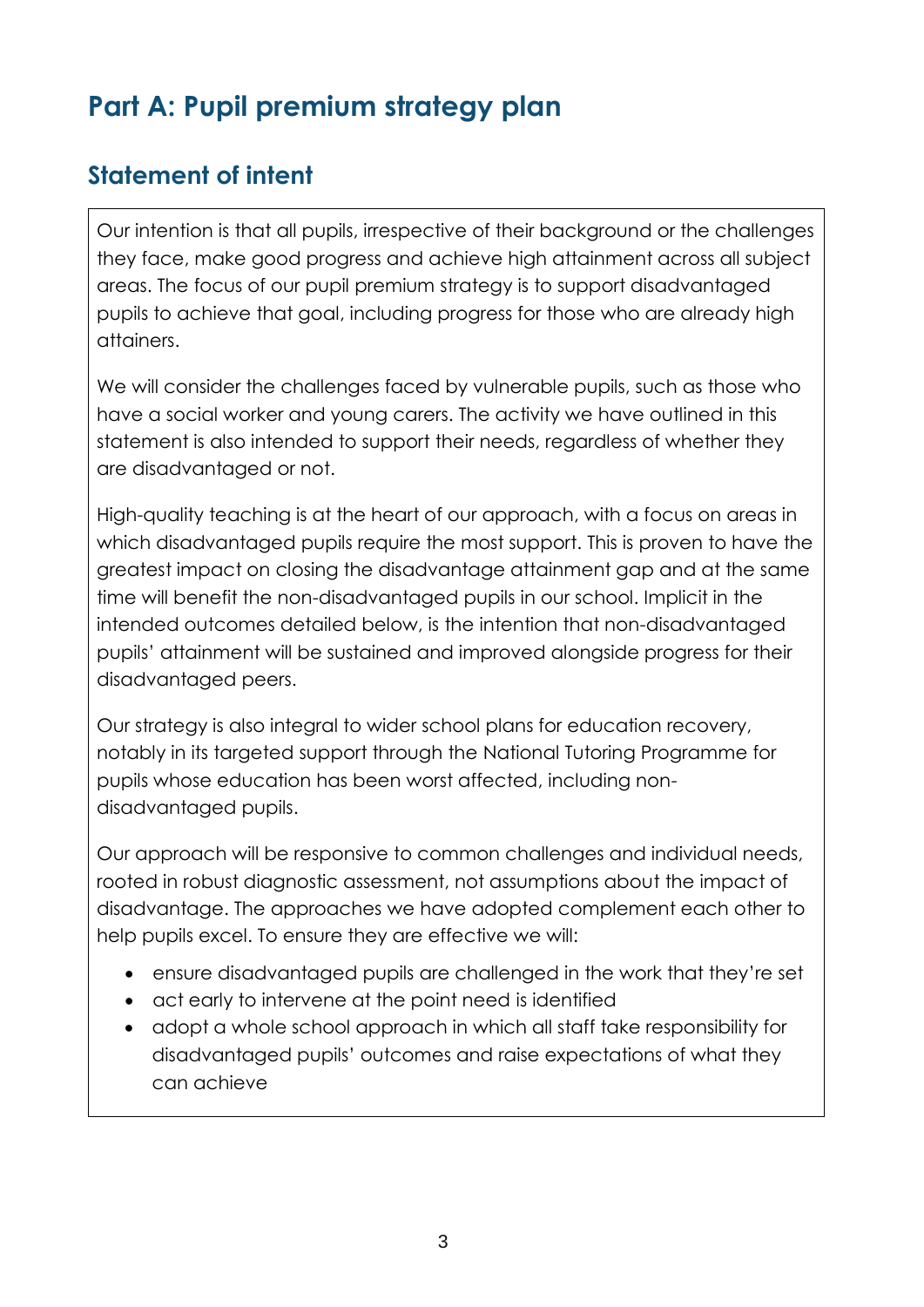# **Challenges**

This details the key challenges to achievement that we have identified among our disadvantaged pupils.

| <b>Challenge</b><br>number | <b>Detail of challenge</b>                                                                                                                                                                                                                                                                                                                                                                         |
|----------------------------|----------------------------------------------------------------------------------------------------------------------------------------------------------------------------------------------------------------------------------------------------------------------------------------------------------------------------------------------------------------------------------------------------|
|                            | Assessments, observations, and discussions with pupils indicate<br>underdeveloped oral language skills and vocabulary gaps<br>among many disadvantaged pupils. These are evident from Year<br>5 through to Year 8 and in general, are more prevalent among<br>our disadvantaged pupils than their peers                                                                                            |
| $\overline{2}$             | Assessments, observations, and discussions with pupils suggest dis-<br>advantaged pupils generally have greater difficulties with read-<br>ing than their peers. This negatively impacts their ability to access<br>the wider curriculum.                                                                                                                                                          |
| 3                          | Internal and external (where available) assessments indicate that<br>maths attainment among disadvantaged pupils is significantly<br>below that of non-disadvantaged pupils.                                                                                                                                                                                                                       |
| $\overline{4}$             | Our assessments and observations indicate that the education<br>and wellbeing of many of our disadvantaged pupils have been<br>impacted by partial school closures to a greater extent than for<br>other pupils. These findings are supported by national studies.                                                                                                                                 |
|                            | This has resulted in significant knowledge gaps leading to pupils<br>falling further behind age-related expectations, especially in<br>maths.                                                                                                                                                                                                                                                      |
| 5                          | Our assessments (including wellbeing survey), observations and<br>discussions with pupils and families have identified social and<br>emotional issues for many pupils, notably due to changes in their<br>family circumstances as well as a lack of enrichment opportuni-<br>ties during school closure. These challenges particularly affect<br>disadvantaged pupils, including their attainment. |
|                            | In recent pupil conferencing (Sept 2021), pupils commented on<br>feeling stressed and worried. As this is an issues across the school,<br>we have focused tutor time sessions to explore strategies to sup-<br>port their mental health and well-being and reinforced the use of<br>Zumos.                                                                                                         |
| 6                          | Our attendance data indicates that attendance among disad-<br>vantaged pupils has been 5% lower than for non-disadvantaged<br>pupils.                                                                                                                                                                                                                                                              |
|                            | 44 disadvantaged pupils have been 'persistently absent' com-<br>pared to 15 of their peers during that period. Our assessments                                                                                                                                                                                                                                                                     |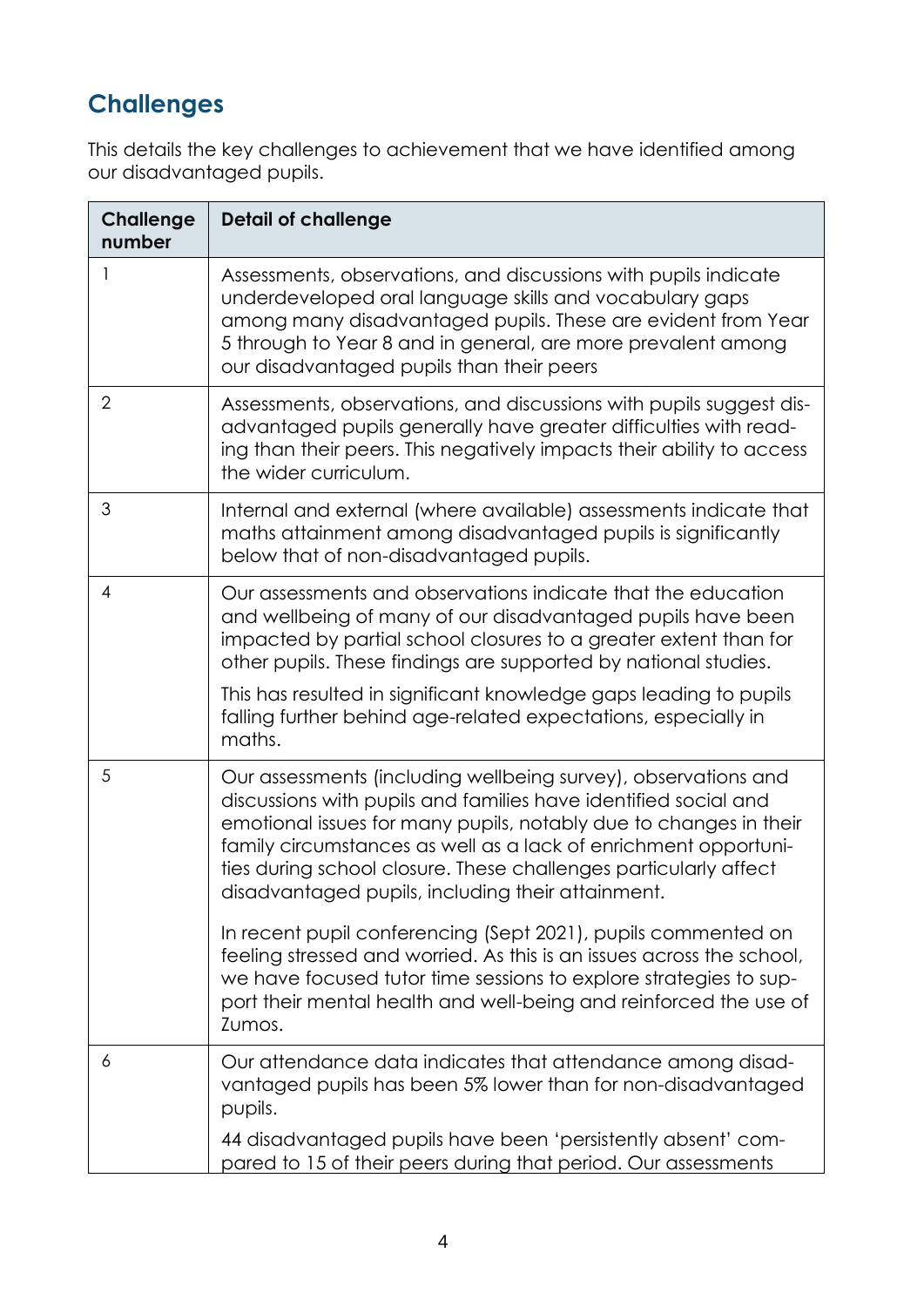| and observations indicate that absenteeism is negatively impact- |
|------------------------------------------------------------------|
| ing disadvantaged pupils' progress.                              |

## **Intended outcomes**

This explains the outcomes we are aiming for **by the end of our current strategy plan**, and how we will measure whether they have been achieved.

| Intended outcome                                                                                                                 | <b>Success criteria</b>                                                                                                                                                                                                                                                                                                                                                                                                                         |  |
|----------------------------------------------------------------------------------------------------------------------------------|-------------------------------------------------------------------------------------------------------------------------------------------------------------------------------------------------------------------------------------------------------------------------------------------------------------------------------------------------------------------------------------------------------------------------------------------------|--|
| Improved oral<br>language skills and<br>vocabulary among<br>disadvantaged<br>pupils.                                             | Assessments and observations indicate significantly<br>improved oral language among disadvantaged pu-<br>pils. This is evident when triangulated with other<br>sources of evidence, including engagement in les-<br>sons, book scrutiny and ongoing formative assess-<br>ment.                                                                                                                                                                  |  |
| Improved reading<br>attainment among<br>disadvantaged<br>pupils.                                                                 | KS2 reading outcomes in 2024/25 show that more than<br>80% of disadvantaged pupils met the expected<br>standard.                                                                                                                                                                                                                                                                                                                                |  |
| Improved maths<br>attainment for<br>disadvantaged<br>pupils at the end of<br>KS2.                                                | KS2 maths outcomes in 2024/25 show that more than<br>80% of disadvantaged pupils met the expected<br>standard.                                                                                                                                                                                                                                                                                                                                  |  |
| To achieve and<br>sustain improved<br>wellbeing for all pupils<br>in our school,<br>particularly our<br>disadvantaged<br>pupils. | Sustained high levels of wellbeing from 2024/25<br>demonstrated by:<br>qualitative data from student voice, student and<br>$\bullet$<br>parent surveys and teacher observations<br>a significant reduction in bullying<br>$\bullet$<br>a significant increase in participation in enrichment<br>$\bullet$<br>activities, particularly among disadvantaged pupils                                                                                |  |
| To achieve and<br>sustain improved<br>attendance for all<br>pupils, particularly<br>our disadvantaged<br>pupils.                 | Sustained high attendance from 2024/25 demon-<br>strated by:<br>the overall absence rate for all pupils being no<br>more than 4%, and the attendance gap between<br>disadvantaged pupils and their non-disadvan-<br>taged peers being reduced to no more than 1%.<br>the percentage of all pupils who are persistently<br>absent being below 5% and the figure among dis-<br>advantaged pupils being no more than 3% lower<br>than their peers. |  |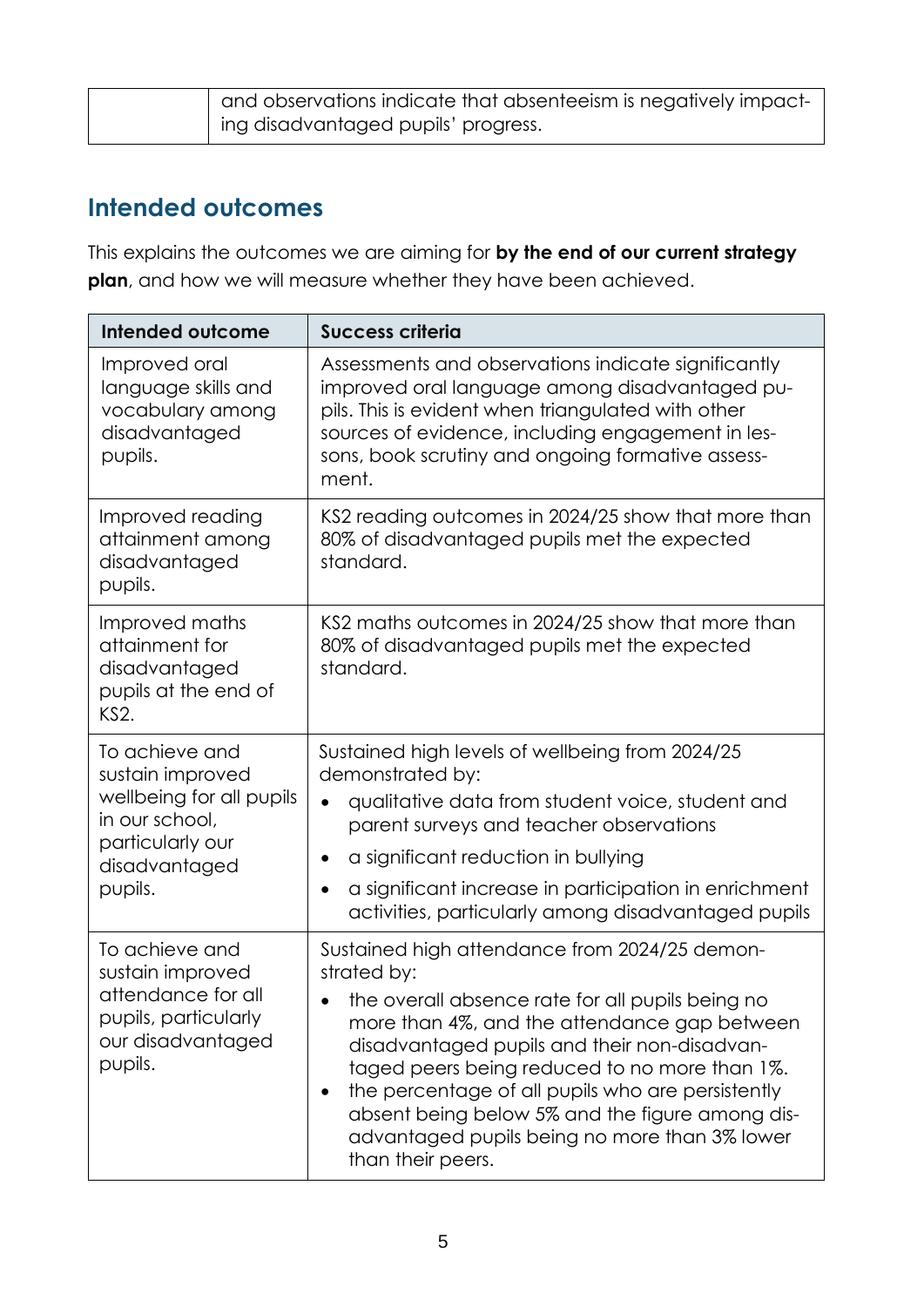# **Activity in this academic year**

This details how we intend to spend our pupil premium (and recovery premium funding) **this academic year** to address the challenges listed above.

#### **Teaching (for example, CPD, recruitment and retention)**

Budgeted cost: **£99975**

| <b>Activity</b>                                                                                                                                                                                                                                                                       | <b>Evidence that supports this</b><br>approach                                                                                                                                                                                                                                                                                                                 | <b>Challenge</b><br>number(s)<br>addresse<br>d |
|---------------------------------------------------------------------------------------------------------------------------------------------------------------------------------------------------------------------------------------------------------------------------------------|----------------------------------------------------------------------------------------------------------------------------------------------------------------------------------------------------------------------------------------------------------------------------------------------------------------------------------------------------------------|------------------------------------------------|
| Purchase of standardised<br>diagnostic assessments.<br>Training for staff to ensure<br>assessments are<br>interpreted and<br>administered correctly.                                                                                                                                  | Standardised tests can provide<br>reliable insights into the specific<br>strengths and weaknesses of each<br>pupil to help ensure they receive<br>the correct additional support<br>through interventions or teacher<br>instruction:<br>Standardised tests   Assessing and<br><b>Monitoring Pupil Progress</b><br><b>Education Endowment Foundation</b><br>EEF | 1, 2, 3, 4                                     |
| Embedding dialogic ac-<br>tivities across the school<br>curriculum. These can sup-<br>port pupils to articulate<br>key ideas, consolidate un-<br>derstanding and extend<br>vocabulary.<br>We will purchase re-<br>sources and fund ongoing<br>teacher training and re-<br>lease time. | There is a strong evidence base<br>that suggests oral language inter-<br>ventions, including dialogic activi-<br>ties such as high-quality classroom<br>discussion, are inexpensive to imple-<br>ment with high impacts on reading:<br>Oral language interventions  <br><b>Toolkit Strand   Education Endow-</b><br>ment Foundation<br>EEF                     | $\mathbf{1}$                                   |
| Purchase of Accelerated<br>Reader to secure stronger<br>teaching of reading for all<br>pupils.                                                                                                                                                                                        | Phonics approaches have a strong<br>evidence base that indicates a<br>positive impact on the accuracy of<br>word reading (though not<br>necessarily comprehension),<br>particularly for disadvantaged<br>pupils:<br><b>Phonics   Toolkit Strand   Education</b><br><b>Endowment Foundation</b><br>EEF                                                          | $\overline{2}$                                 |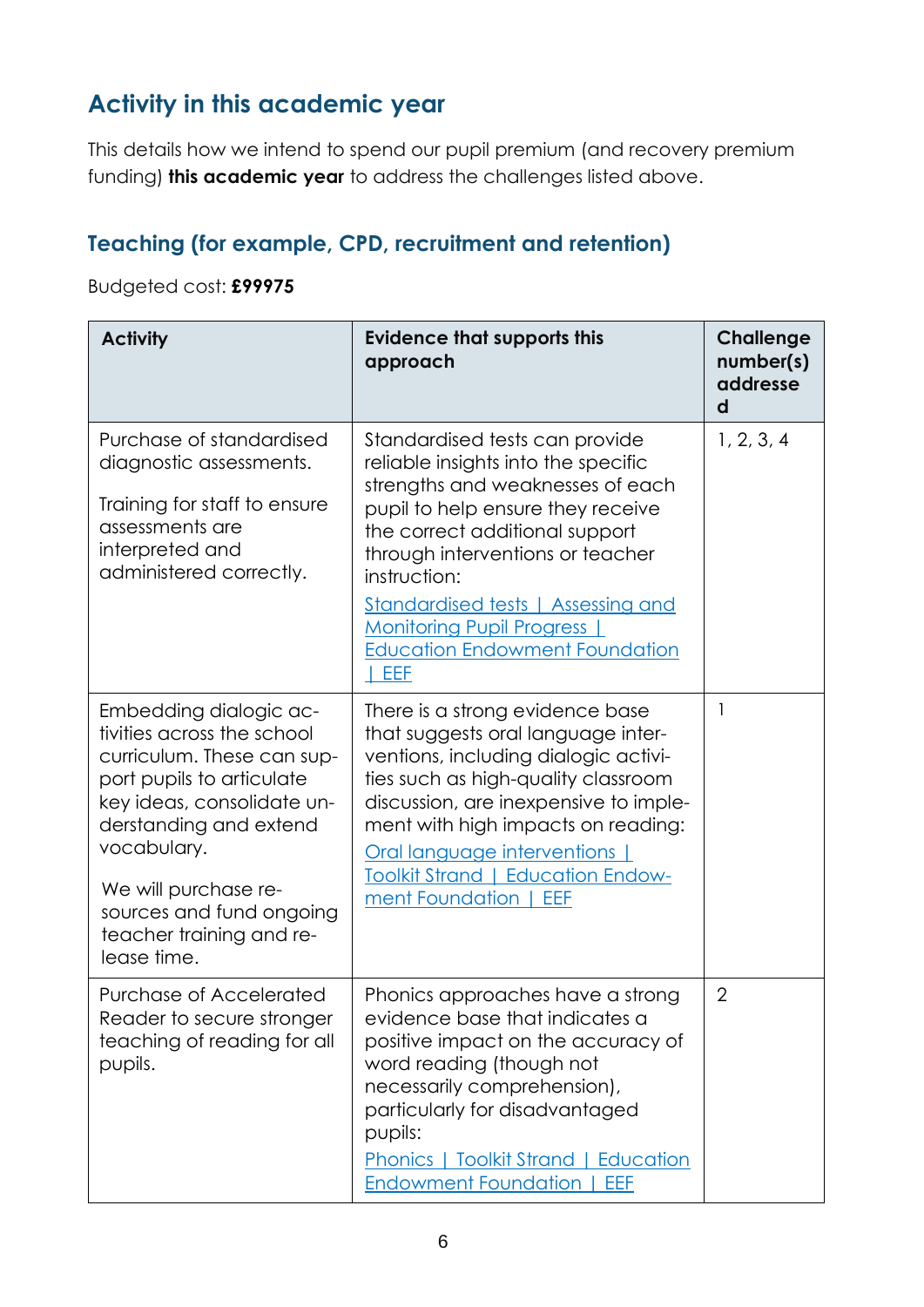| Enhancement of our<br>maths teaching and<br>curriculum planning in line<br>with DfE and EEF<br>guidance.<br>We will fund teacher re-<br>lease time to embed key<br>elements of guidance in<br>school and to access<br>Maths Hub resources and<br>CPD (including Teaching<br>for Mastery training). | The DfE non-statutory guidance has<br>been produced in conjunction with<br>the National Centre for Excellence<br>in the Teaching of Mathematics,<br>drawing on evidence-based ap-<br>proaches:<br>Maths guidance KS 1 and 2.pdf<br>(publishing.service.gov.uk)<br>The EEF guidance is based on a<br>range of the best available evi-<br>dence:<br><b>Improving Mathematics in Key</b> | 3 |
|----------------------------------------------------------------------------------------------------------------------------------------------------------------------------------------------------------------------------------------------------------------------------------------------------|---------------------------------------------------------------------------------------------------------------------------------------------------------------------------------------------------------------------------------------------------------------------------------------------------------------------------------------------------------------------------------------|---|
| Improve the quality of so-<br>cial and emotional (SEL)<br>learning.<br>SEL approaches will be<br>embedded into routine<br>educational practices and<br>supported by professional<br>development and training<br>for staff.                                                                         | Stages 2 and 3<br>There is extensive evidence<br>associating childhood social and<br>emotional skills with improved<br>outcomes at school and in later life<br>(e.g., improved academic<br>performance, attitudes, behaviour<br>and relationships with peers):<br><b>EEF Social and Emotional Learning</b><br>.pdf(educationendowmentfoundati<br>on.org.uk)                           | 5 |

## **Targeted academic support (for example, tutoring, one-to-one support structured interventions)**

Budgeted cost: **£15,000**

| <b>Activity</b>                                                                                                                                                                | Evidence that supports this approach                                                                                                                                                                                                                                                               | Challeng<br>e<br>number(s)<br>addresse<br>d |
|--------------------------------------------------------------------------------------------------------------------------------------------------------------------------------|----------------------------------------------------------------------------------------------------------------------------------------------------------------------------------------------------------------------------------------------------------------------------------------------------|---------------------------------------------|
| Purchase of a<br>programme to<br>improve listening,<br>narrative and<br>vocabulary skills for<br>disadvantaged pupils<br>who have relatively<br>low spoken language<br>skills. | Oral language interventions can have<br>a positive impact on pupils' language<br>skills. Approaches that focus on<br>speaking, listening and a combination<br>of the two show positive impacts on<br>attainment:<br>Oral language interventions   EEF<br>(educationendowmentfoundation.org.<br>uk) | 1, 4                                        |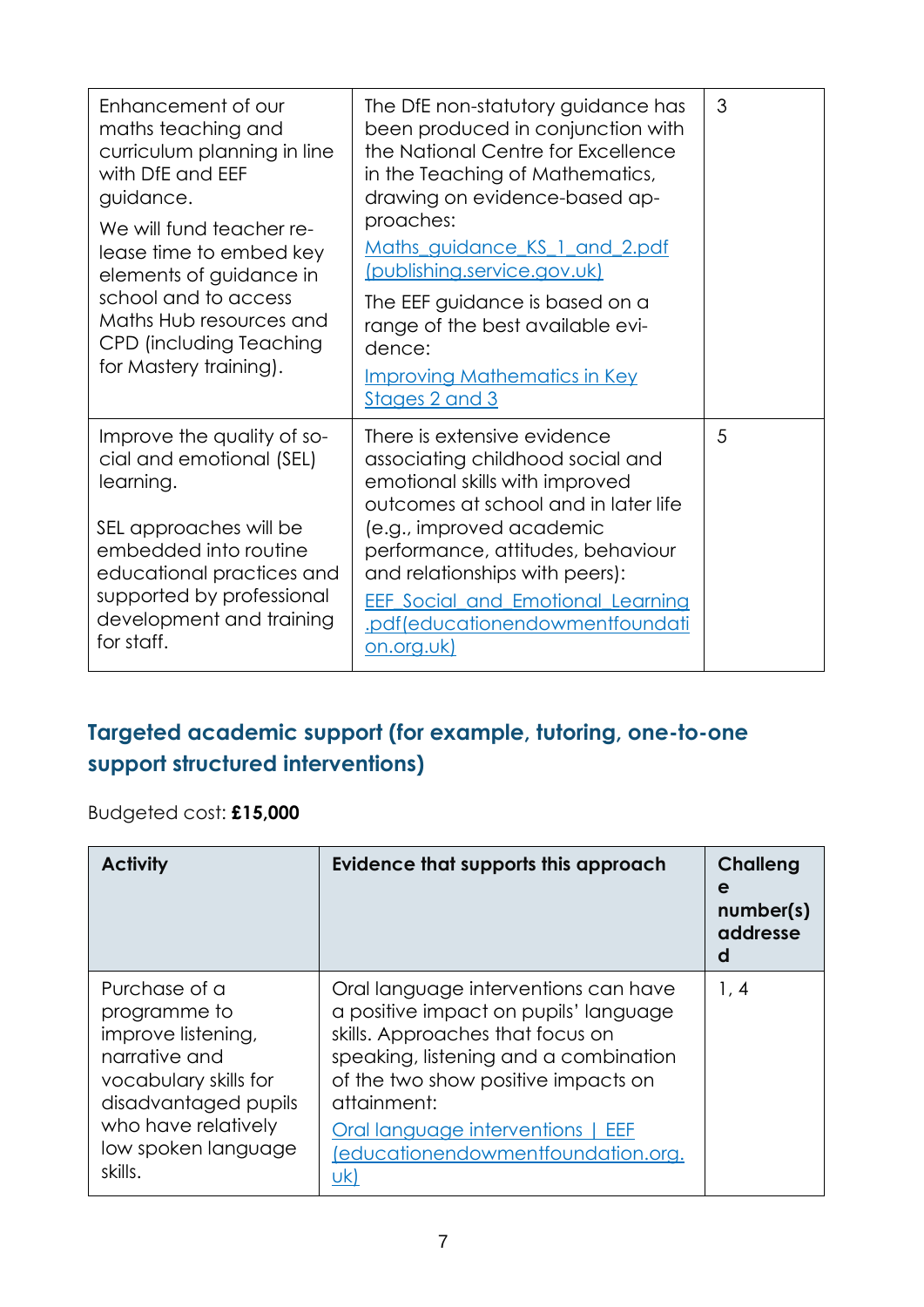| Additional phonics<br>sessions targeted at<br>disadvantaged pupils<br>who require further<br>phonics support.                                                                                                                                                                                                                                                    | Phonics approaches have a strong<br>evidence base indicating a positive<br>impact on pupils, particularly from<br>disadvantaged backgrounds. Targeted<br>phonics interventions have been shown<br>to be more effective when delivered as<br>regular sessions over a period up to 12<br>weeks:<br><b>Phonics   Toolkit Strand   Education</b><br><b>Endowment Foundation</b><br>EEF | $\overline{2}$ |
|------------------------------------------------------------------------------------------------------------------------------------------------------------------------------------------------------------------------------------------------------------------------------------------------------------------------------------------------------------------|------------------------------------------------------------------------------------------------------------------------------------------------------------------------------------------------------------------------------------------------------------------------------------------------------------------------------------------------------------------------------------|----------------|
| Engaging with the<br><b>National Tutoring Pro-</b><br>gramme to provide a<br>blend of tuition,<br>mentoring and school-<br>led tutoring for pupils<br>whose education has<br>been most impacted<br>by the pandemic. A<br>significant proportion<br>of the pupils who<br>receive tutoring will be<br>disadvantaged,<br>including those who<br>are high attainers. | Tuition targeted at specific needs and<br>knowledge gaps can be an effective<br>method to support low attaining pupils<br>or those falling behind, both one-to-<br>one:<br>One to one tuition   EEF (educationen-<br>dowmentfoundation.org.uk)<br>And in small groups:<br><b>Small group tuition   Toolkit Strand   Ed-</b><br>ucation Endowment Foundation<br>EEF                 | $\overline{4}$ |

## **Wider strategies (for example, related to attendance, behaviour, wellbeing)**

Budgeted cost: **£5,000**

| <b>Activity</b>                                                                                                                                                             | <b>Evidence that supports this</b><br>approach                                                   | <b>Challeng</b><br>e<br>number(s)<br>addresse<br>d |
|-----------------------------------------------------------------------------------------------------------------------------------------------------------------------------|--------------------------------------------------------------------------------------------------|----------------------------------------------------|
| Whole staff training on behaviour<br>management and anti-bullying<br>approaches with the aim of<br>developing our school ethos and<br>improving behaviour across<br>school. | Both targeted interventions<br>and universal approaches<br>can have positive overall<br>effects: | 5                                                  |
|                                                                                                                                                                             | <b>Behaviour interventions   EEF</b><br>(educationendowmentfoun<br>dation.org.uk)                |                                                    |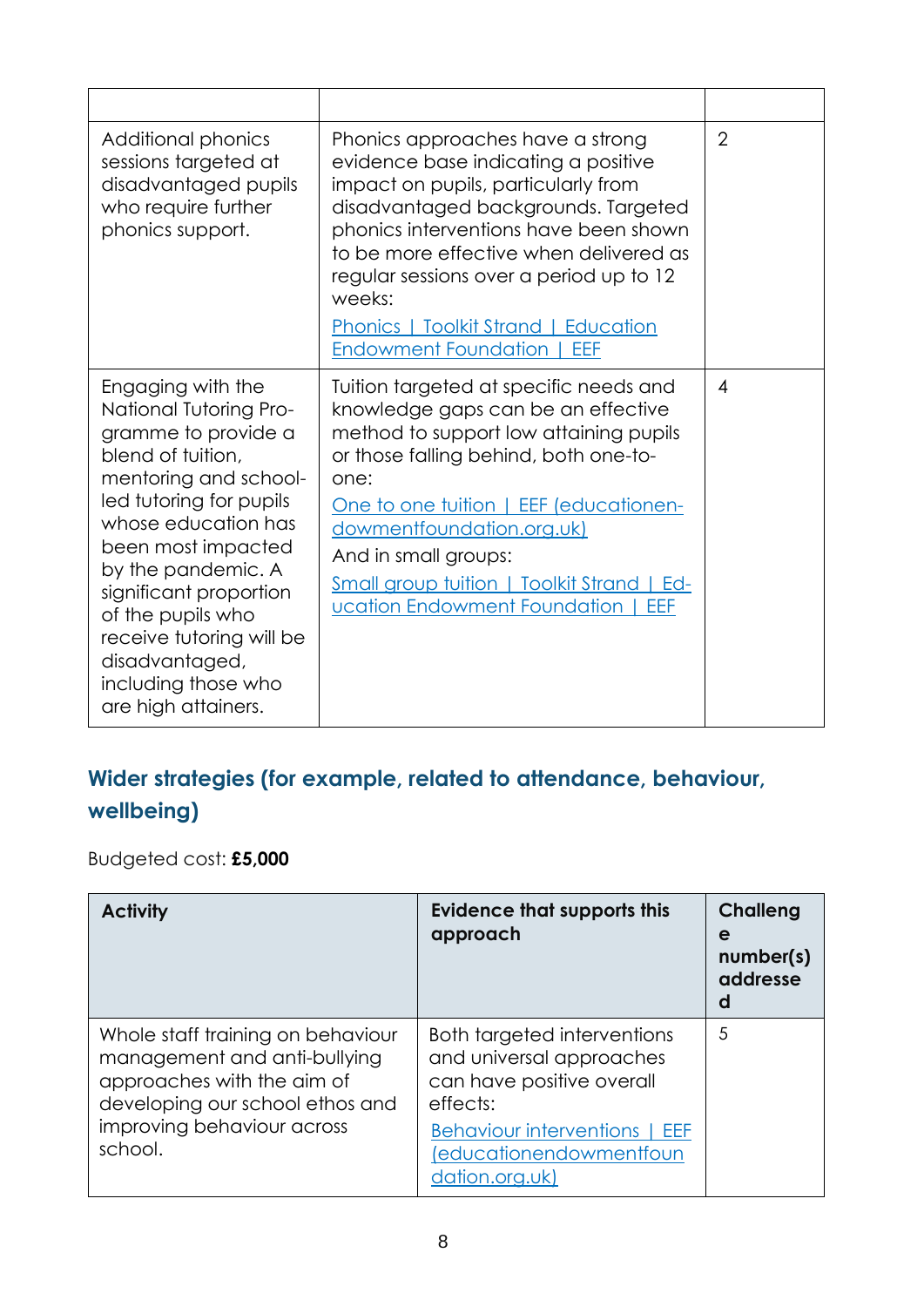| Embedding principles of good<br>practice set out in the DfE's<br><b>Improving School Attendance</b><br>advice.<br>This will involve training and<br>release time for staff to develop<br>and implement new procedures<br>and appointing<br>attendance/support officers to<br>improve attendance. | The DfE guidance has been<br>informed by engagement<br>with schools that have<br>significantly reduced levels<br>of absence and persistent<br>absence.                                                           | 6   |
|--------------------------------------------------------------------------------------------------------------------------------------------------------------------------------------------------------------------------------------------------------------------------------------------------|------------------------------------------------------------------------------------------------------------------------------------------------------------------------------------------------------------------|-----|
| Contingency fund for acute is-<br>sues.                                                                                                                                                                                                                                                          | Based on our experiences<br>and those of similar schools<br>to ours, we have identified a<br>need to set a small amount<br>of funding aside to respond<br>quickly to needs that have<br>not yet been identified. | All |

# **Total budgeted cost: £119975**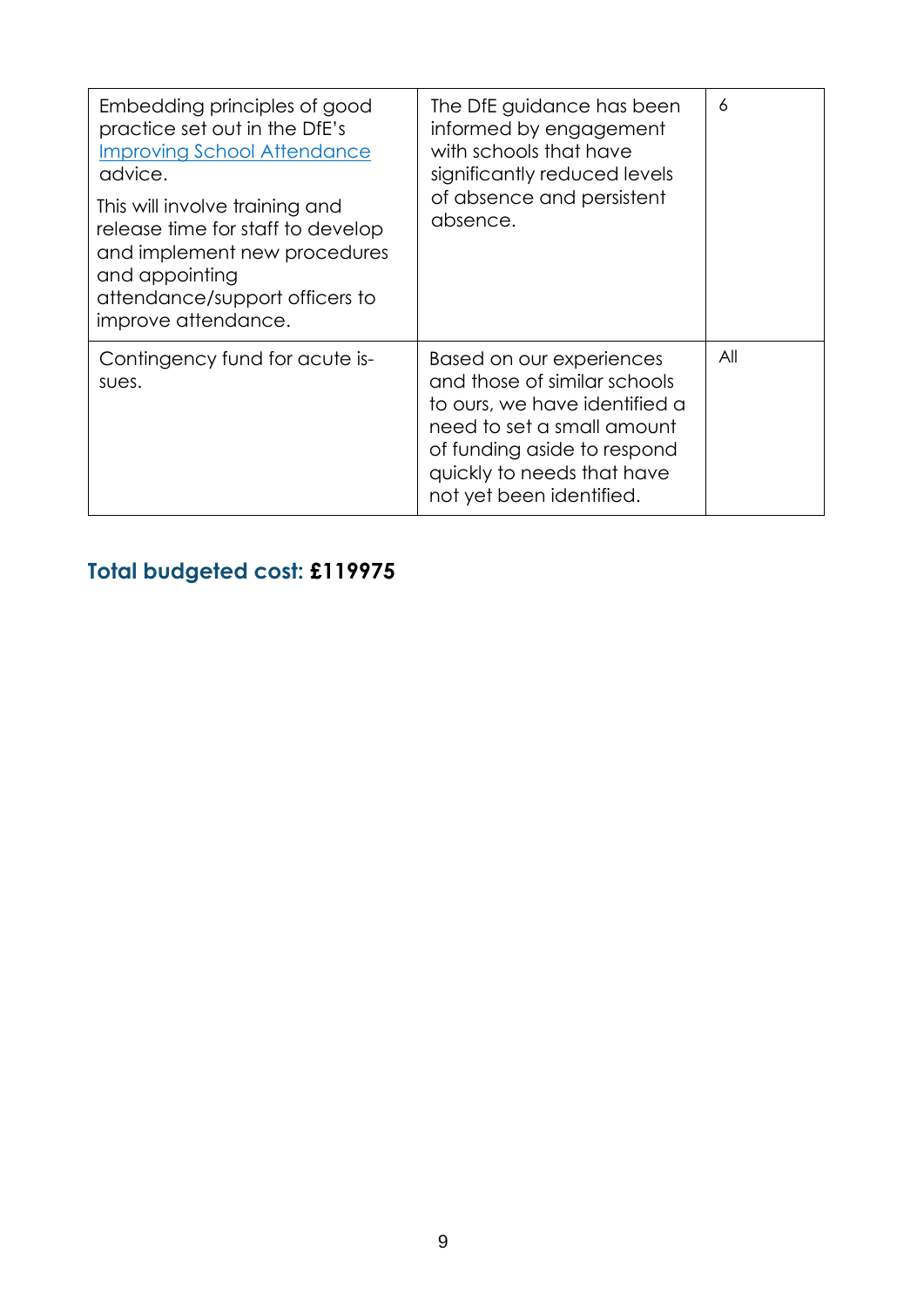# **Part B: Review of outcomes in the previous academic year**

## **Pupil premium strategy outcomes**

This details the impact that our pupil premium activity had on pupils in the 2020 to 2021 academic year.

Our internal assessments during 2020/21 suggested that the performance of disadvantaged pupils at the end of KS2 shows an improving trend and the gap has narrowed between our non-disadvantaged and our disadvantaged pupils (FFT data). The IDSR shows the progress in writing and combined scores was significantly below national figures in 2019. This cohort of pupils has made progress but not at the rate we aimed to achieve in our previous strategy by the end of 2020/21 and our predicted outcomes were therefore not fully realised.

Our assessment of the reasons for these outcomes points primarily to Covid-19 impact, which disrupted all our subject areas to varying degrees. As evidenced in schools across the country, school closure was most detrimental to our disadvantaged pupils, and they were not able to benefit from our pupil premium funded improvements to teaching and targeted interventions to the degree we had intended. The impact was mitigated by our resolution to maintain a high quality curriculum, including during periods of partial closure, which was aided by the introduction of ITS Learning platform, enabling live lessons to take place remotely, work to be submitted and assessed as well as use of online resources such as those provided by Oak National Academy.

Overall attendance in 2020/21 was lower than in the preceding years. At times when all pupils were expected to attend school, absence among disadvantaged pupils was 6% higher than their peers. These gaps are larger than in previous years, which is why attendance is a focus of our current plan.

Our assessments and observations indicated that pupil behaviour, wellbeing and mental health were significantly impacted last year, primarily due to COVID-19-related issues. The impact was particularly acute for disadvantaged pupils. We used pupil premium funding to provide wellbeing support for all pupils, and targeted interventions where required. We are building on that approach with the activities detailed in this plan.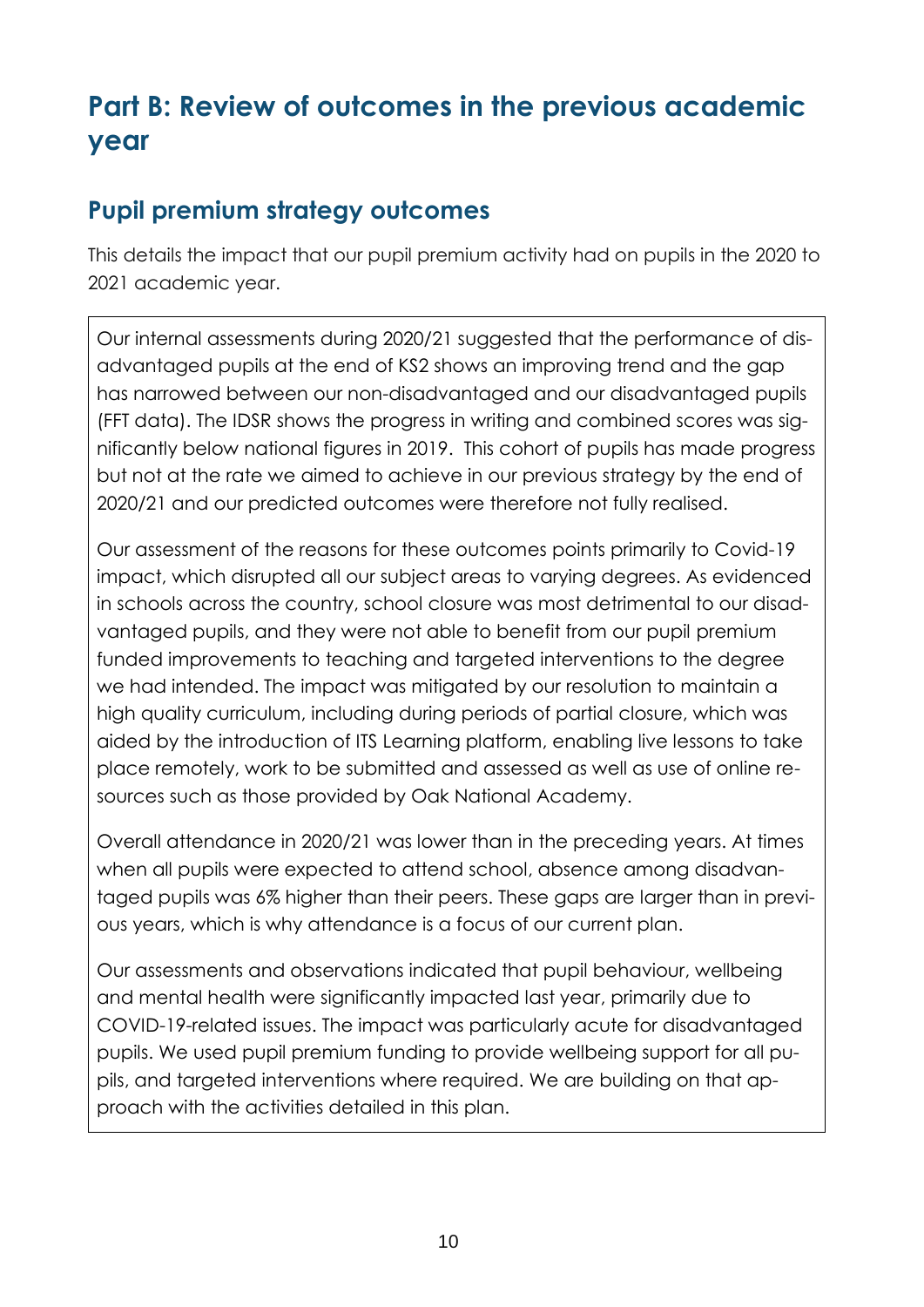# **Further information**

#### **Additional activity**

Our pupil premium strategy will be supplemented by additional activity that is not being funded by pupil premium or recovery premium. That will include:

- embedding more effective practice around feedback. [EEF evidence](https://educationendowmentfoundation.org.uk/education-evidence/teaching-learning-toolkit/feedback) demonstrates this has significant benefits for pupils, particularly disadvantaged pupils.
- utilising a [DfE grant to train a senior mental health lead.](https://www.gov.uk/guidance/senior-mental-health-lead-training) The training we have selected will focus on the training needs identified through the online tool: to develop our understanding of our pupils' needs, give pupils a voice in how we address wellbeing, and support more effective collaboration with parents.
- offering a wide range of high-quality extracurricular activities to boost wellbeing, behaviour, attendance, and aspiration. Activities will focus on building life skills such as confidence, resilience, and socialising. Disadvantaged pupils will be encouraged and supported to participate.

#### **Planning, implementation, and evaluation**

In planning our new pupil premium strategy, we evaluated why activity undertaken in previous years had not had the degree of impact that we had expected. We also commissioned a pupil premium review to get an external perspective.

We triangulated evidence from multiple sources of data including assessments, engagement in class book scrutiny, conversations with parents, students and teachers in order to identify the challenges faced by disadvantaged pupils. We also used the EEF's families of schools database to view the performance of disadvantaged pupils in schools similar to ours and contacted schools with highperforming disadvantaged pupils to learn from their approach.

We looked at a number of reports, studies and research papers about effective use of pupil premium, the impact of disadvantage on education outcomes and how to address challenges to learning presented by socio-economic disadvantage. We also looked at studies about the impact of the pandemic on disadvantaged pupils.

We used the [EEF's implementation guidance](https://educationendowmentfoundation.org.uk/education-evidence/guidance-reports/implementation) to help us develop our strategy, particularly the 'explore' phase to help us diagnose specific pupil needs and